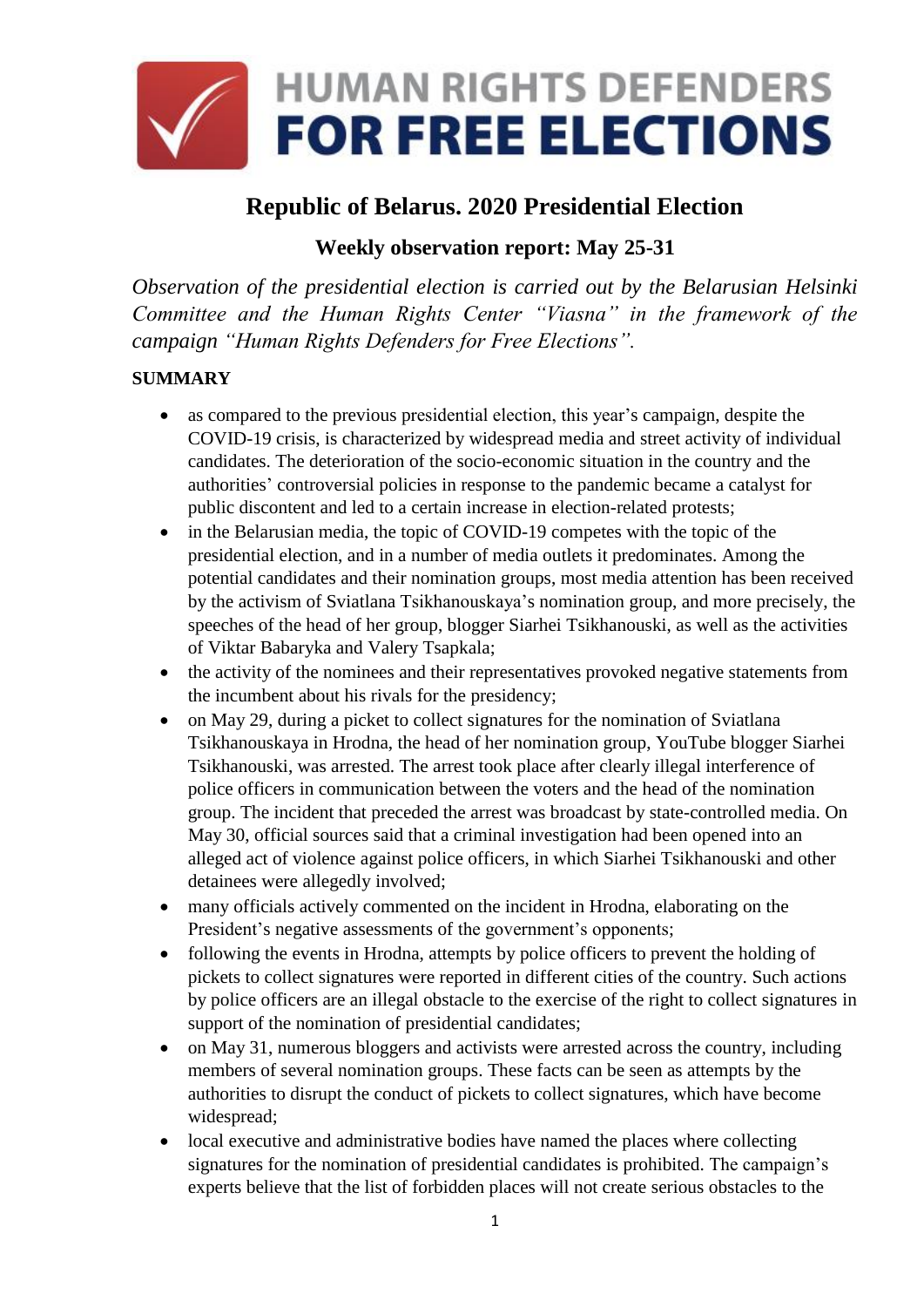collection of signatures by nomination groups. At the same time, there is a lack of a unified approach of local authorities to prohibiting the collection of signatures in certain parts of the major cities. However, the absence of a ban on the collection of signatures on the territories of enterprises and institutions (in particular, educational and health care institutions) creates conditions for the use of their administrative resources in the interests of one of the presidential candidates;

- campaign observers report abuse of administrative resources in collecting signatures in support of Lukashenka at enterprises and educational institutions. Similar reports were also published by the media, social networks and popular Telegram channels;
- all appeals against the decisions of local councils of deputies and local executive committees on the formation of election commissions were dismissed. The courts limited themselves to verifying compliance with the formal requirements of the Electoral Code on the procedure for forming election commissions and avoided assessing violations of the principle of equality. As previously noted by experts of the campaign "Human Rights Defenders for Free Elections", the absence of legal guarantees for the representation in the election commissions of all political entities participating in the elections results in an arbitrary and discriminatory approach to opposition parties and groups, while the envisaged judicial appeal procedure continues to be highly ineffective;
- the courts turned down all the appeals against the CEC's decisions to deny registration to nomination groups. Just like the appeals against decisions to establish the TECs, these complaints were considered in an extremely formal manner, as the courts did not take steps to clarify all the circumstances of the case and establish the truth.

#### **GENERAL SITUATION**

According to the Electoral Schedule, from May 21 through June 19, voters' signatures are being collected by members of the groups formed to support the nominations of presidential candidates.

The adverse socio-economic situation in the country and the authorities' controversial policies in response to the COVID-19 pandemic became a catalyst for public discontent and led to a certain increase in election-related protests. Part of the Belarusian society linked positive changes with the new figures of the current election campaign.

In Minsk and in some regional and district cities, observers reported the activity of citizens at pickets to collect signatures for the nomination of Sviatlana Tsikhanouskaya representing YouTube blogger Siarhei Tsikhanouski, who was earlier denied registration by the CEC.

In the Belarusian media, the topic of COVID-19 competes with the topic of the presidential election, and in a number of media outlets it predominates. Among the potential candidates and their nomination groups, most attention is paid to the activism of Sviatlana Tsikhanouskaya, and more precisely, the speeches of Siarhei Tsikhanouski, as well as the activities of Viktar Babaryka and Valery Tsapkala. The state-owned media focus on the incumbent President. Independent media write about the pressure during the collection of signatures in his support.

Some of the nominees admit that they will not be able to collect the required number of signatures, but want to use the legal opportunity for political campaigning during the collection of signatures. Individual candidates state that they are collecting signatures online in order to find out how many people would be willing to support them if the conditions were different.

7 out of 14 persons whose nomination groups were registered by the CEC have opened special election accounts to form their own election funds. These are Andrei Dzmitryeu, Viktar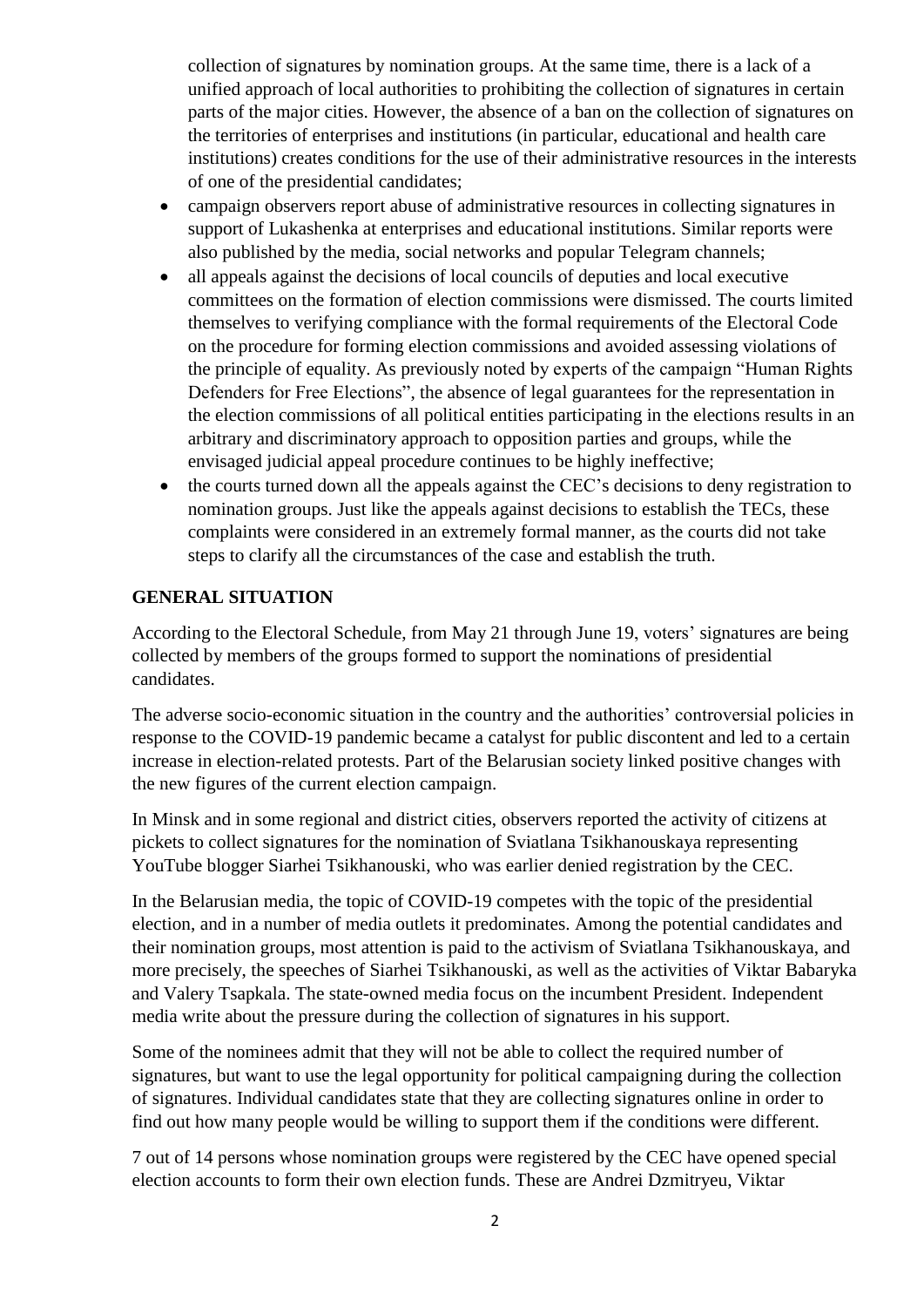Babaryka, Aliaksandr Tabolich, Hanna Kanapatskaya, Sviatlana Tsikhanouskaya, Valery Tsapkala, and Siarhei Cherachen. The incumbent President is among those who have not yet opened an account.

The CEC obliged the members of the nomination groups to follow the recommendations on wearing masks and gloves when collecting signatures. When participating in pickets to collect signatures, citizens are required to keep a distance of 1.5-2 meters. This requirement is mostly observed.

#### **DESIGNATION OF RESTRICTED LOCATIONS**

In accordance with the Electoral Schedule, no later than May 18, local executive and administrative authorities published the lists of places where activists cannot stage pickets in order to collect signatures in support of presidential nominations. The analysis of the decisions shows that in general they do not differ significantly from the similar decisions of the previous presidential election, as well as the parliamentary elections of 2019.

The only novelty is that some decisions contain a reminder that in order to minimize the risk of COVID-19 infection, members of nomination groups must comply with anti-epidemic measures and recommendations of the Ministry of Health, sanitary and epidemiological services.

Some observers report improved conditions for collecting signatures at pickets compared to the previous presidential election. For example, in the city of Maladziečna and the district, there has been some liberalization of the collection of signatures. A decision of May  $12<sup>1</sup>$  only prohibited collecting signatures at railway facilities (platforms of stations and public transport stops). Observer Ales Kaputski notes that the list of forbidden places was bigger in the last presidential election. Signatures could not be collected at a distance of less than 20 meters from railway facilities, buildings of representative, executive and administrative bodies, courts, prosecutor's offices, territories of organizations in charge of defense, state security, and human lives and activities. During the last presidential election, places that "endanger the lives and health of citizens, as well as where it is possible to interfere with the work of organizations and traffic" were banned without specifying these locations. The ban has been lifted. Observers in Hrodna, Lida, Viliejka, Mahilioŭ, Svietlahorsk and Biaroza also report a decrease in the number of places where signature-collecting pickets cannot be held, as compared to the 2015 presidential election.

In a number of districts, the ban on collecting signatures on the territory of educational and healthcare institutions, which existed during the last presidential campaign, was lifted. According to the campaign's analysts, the lifting of the ban on collecting voters' signatures on the territory of enterprises and institutions (in particular, educational and healthcare institutions) creates conditions for illegal use of administrative resources — collecting signatures by employees of these institutions to support the nomination of the incumbent.

**.** 

<sup>1</sup> <http://molodechno.minsk-region.by/images/14-05-2020-5.pdf>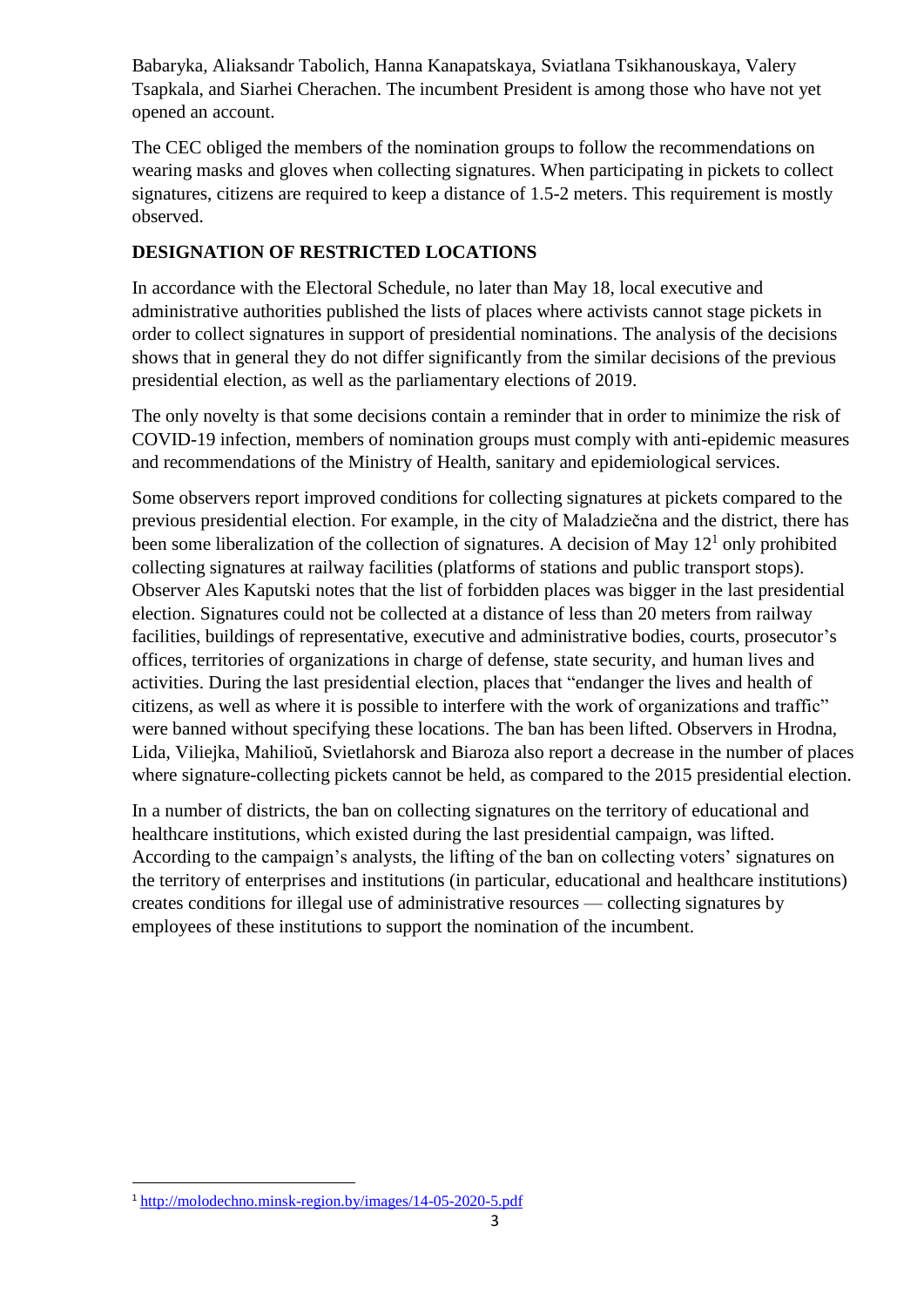#### **COLLECTION OF SIGNATURES**

1

In the context of this year's election, the collection of signatures for the nomination of presidential candidates, with the exception of Lukashenka, takes place mainly at pickets in places not prohibited by local authorities. One of the reasons for this is that pickets provide better physical distancing rather than door-to-door campaigning. Opportunities to collect signatures directly at the place of residence are used to a lesser extent. Only one nomination group, that of the current head of state, has an opportunity to collect signatures at the voters' place of work.

The epidemiological situation in the country has led to the search for new forms of electoral activity, including a preliminary arrangement by phone and a later meeting with a particular citizen in the event of their consent to support the nomination. It is also known that some nominees can be supported by sending an advance request via Google Forms, a message on social media or a text message with the voter's address and phone, after which members of the nomination group offer to sign during a personal meeting. Geolocation technologies are used for efficient communication with the voters.

On May 25, at a meeting on urgent socio-economic and political issues, Aliaksandr Lukashenka said: "To date, I am informed that, in fact, we have collected a sufficient number of signatures round 200 thousand. But we should not stop."<sup>2</sup> The nomination group of the incumbent President is traditionally the largest. Its size, according to analysts, has been growing from election to election: this year  $-11,480$  people, in  $2015 - 10,577$  people, in  $2010 - 8,403$  and so on. Members of Aliaksandr Lukashenka's nomination group work in public receptions of the Belaya Rus pro-government NGO located in each district of the capital and in all regional cities. At the same time, observers of the campaign "Human Rights Defenders for Free Elections" report that there are only a few pickets held to collect signatures for the nomination of Aliaksandr Lukashenka across the country.

The campaign's observers report the use of administrative resources in collecting signatures in support of Lukashenka at enterprises and educational institutions.

In the schools of the Belarusian capital, representatives of the administrations are forcing teachers to sign for the nomination of the current head of state. They are also ordered to collect signatures themselves, or to provide passport data of students' parents for this purpose. In case of a failure to follow the orders, they are threatened with dismissals or revocation of bonuses, etc. In many respects, similar abuse is taking place in the country's universities.

Students of the Mahilioŭ State University were summoned to the administration (vice-rector for academic affairs A. Dzyiachenka, Dean of the Faculty of Mathematics and Natural Sciences N. Sakovich) to be forced to sign in support of the incumbent President. According to the students, the dean of the Faculty of Economics and Law D. Rahautsou only agrees to start an examination after they have signed for Aliaksandr Lukashenka.

A collection of signatures for the nomination of Lukashenka has been organized in Hrodna's major enterprises Azot, Khimvalakno, and the Construction Materials Plant. This happens during working hours with the use of pre-arranged lists. A similar situation exists at Brestenerha, Shklozavod Nioman, in the local branches of Belarusnafta in Rečyca, Homieĺ region, and others.

<sup>2</sup> [https://www.belta.by/president/view/my-sdaem-ekzamen-narodu-lukashenko-poruchil-proanalizirovat-voprosy-s](https://www.belta.by/president/view/my-sdaem-ekzamen-narodu-lukashenko-poruchil-proanalizirovat-voprosy-s-kotorymi-obraschajutsja-ljudi-392182-2020)[kotorymi-obraschajutsja-ljudi-392182-2020](https://www.belta.by/president/view/my-sdaem-ekzamen-narodu-lukashenko-poruchil-proanalizirovat-voprosy-s-kotorymi-obraschajutsja-ljudi-392182-2020)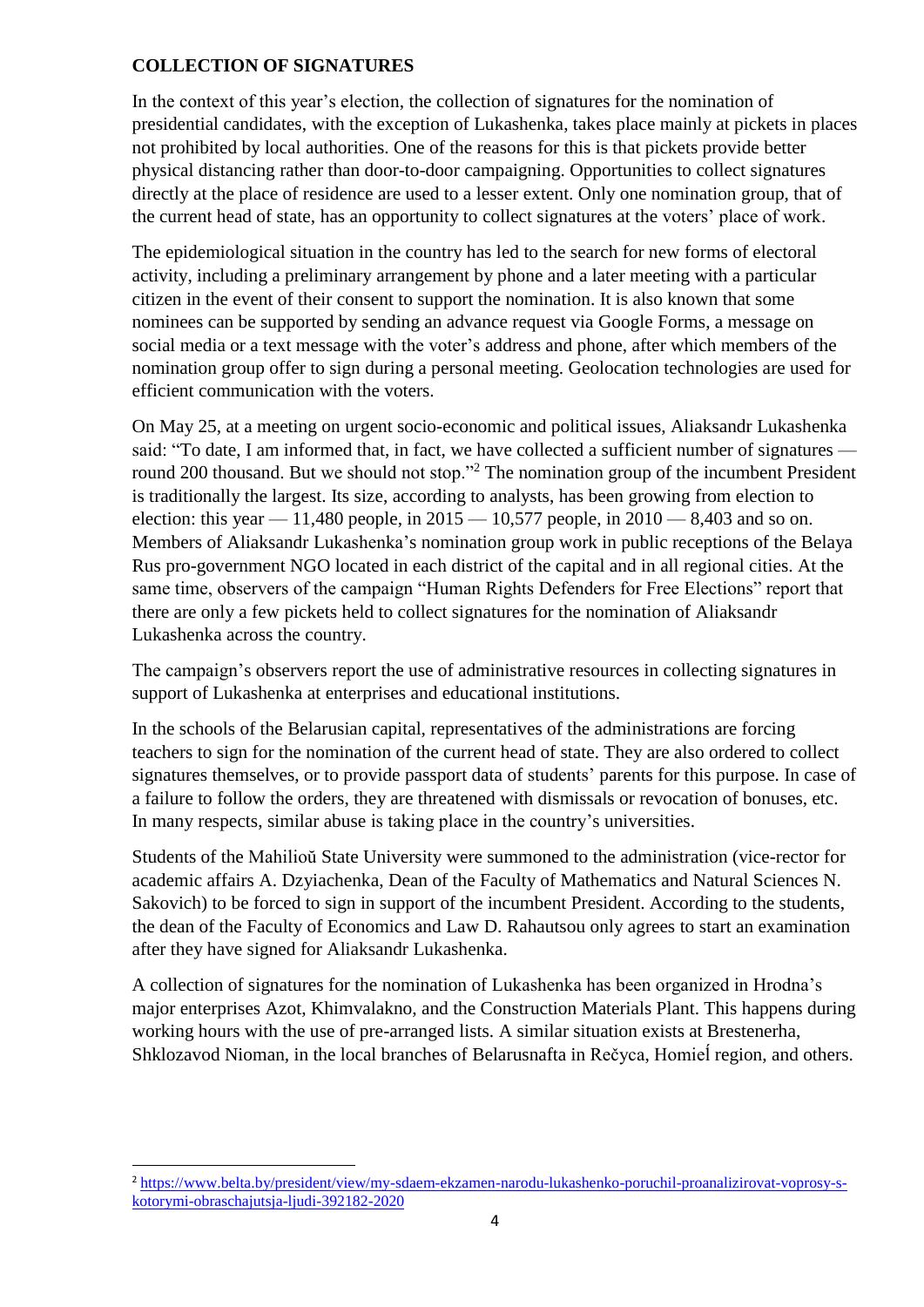In Mahilioŭ, in the production premises of the Olsa enterprise, security guards collected signatures during working hours, carrying pre-arranged lists of voters, after the managers ordered the workers to do so. People signed for fear of layoffs.

Employees of the Kalinkavičy Dairy Factory said that in the shops of the enterprise chairperson of the trade union branch L. Maroz collected signatures during working hours, having prepared signature sheets with the employees' personal data. Nobody inquired whether she was a member of Lukashenka's nomination group and whether she had a valid certificate.

Observers have been receiving phone calls from residents of the Babrujsk district reporting on local executive officials forcing them to sign for the incumbent President. People do not wish to make public statements for fear of consequences, so the facts are reported on the condition of anonymity.

On May 29, during an election picket organized in Hrodna to collect signatures for Sviatlana Tsikhanovskaya, the head of her nomination group, a popular YouTube blogger Siarhei Tsikhanouski, and at least 10 other participants of the picket, were arrested by the police. On May 30, a spokesperson for the Interior Ministry said in a Telegram post<sup>3</sup> that a criminal investigation had been opened into alleged violence against police officers. The events that preceded the arrest — public statements by incumbent President Aliaksandr Lukashenka targeting Tsikhanouski, attempts by several women to disrupt the picket, illegal interference of police officers and arrest of Tsikhanouski following a blatantly prearranged fall of a police officer, and the pro-government media's reaction to the incident — suggest that Siarhei Tsikhanouski may have become a victim of a provocation aimed at isolating the active blogger and reducing the street activity at pickets.

Following the incident in Hrodna, police officers attempted to disrupt signature-collecting pickets in various Belarusian cities. This happened, in particular, in Minsk, Viciebsk and other cities. Police officers used megaphones to tell the voters queueing to sign in support of a candidate that their presence at the location amounted to participation in an illegal gathering. Voters and members of nomination groups were warned that if they did not disperse, they could be subjected to physical force. In this regard, we stress that the collection of signatures, in accordance with para. 11 of Art. 61 of the Electoral Code, can be carried out through picketing. The organizers are under no obligation to seek permission to hold pickets for these purposes, provided they are held in places not prohibited by local executive and administrative bodies. Such actions of police officers, in our opinion, are an illegal obstacle to the exercise of the right to collect signatures of voters for the nomination of presidential candidates.

On May 31, numerous bloggers and activists, including members of presidential nomination groups, were arrested throughout Belarus. Such facts show that the authorities are trying to reduce the level of public activity, intimidate voters, while the election is gaining momentum and is increasingly attracting people's attention.

## **MEDIA COVERAGE OF THE ELECTION**

According to the Belarusian media, the brightest events of the election campaign were the activity of citizens at pickets held to collect signatures for Sviatlana Tsikhanouskaya in Sluck, Baranavičy, Mahilioŭ, Homieĺ and other cities, violations during the collection of signatures for the incumbent, Viktar Babaryka's claim that he was offered to become Prime Minister and

**<sup>.</sup>** <sup>3</sup> <https://t.me/pressmvd/1592>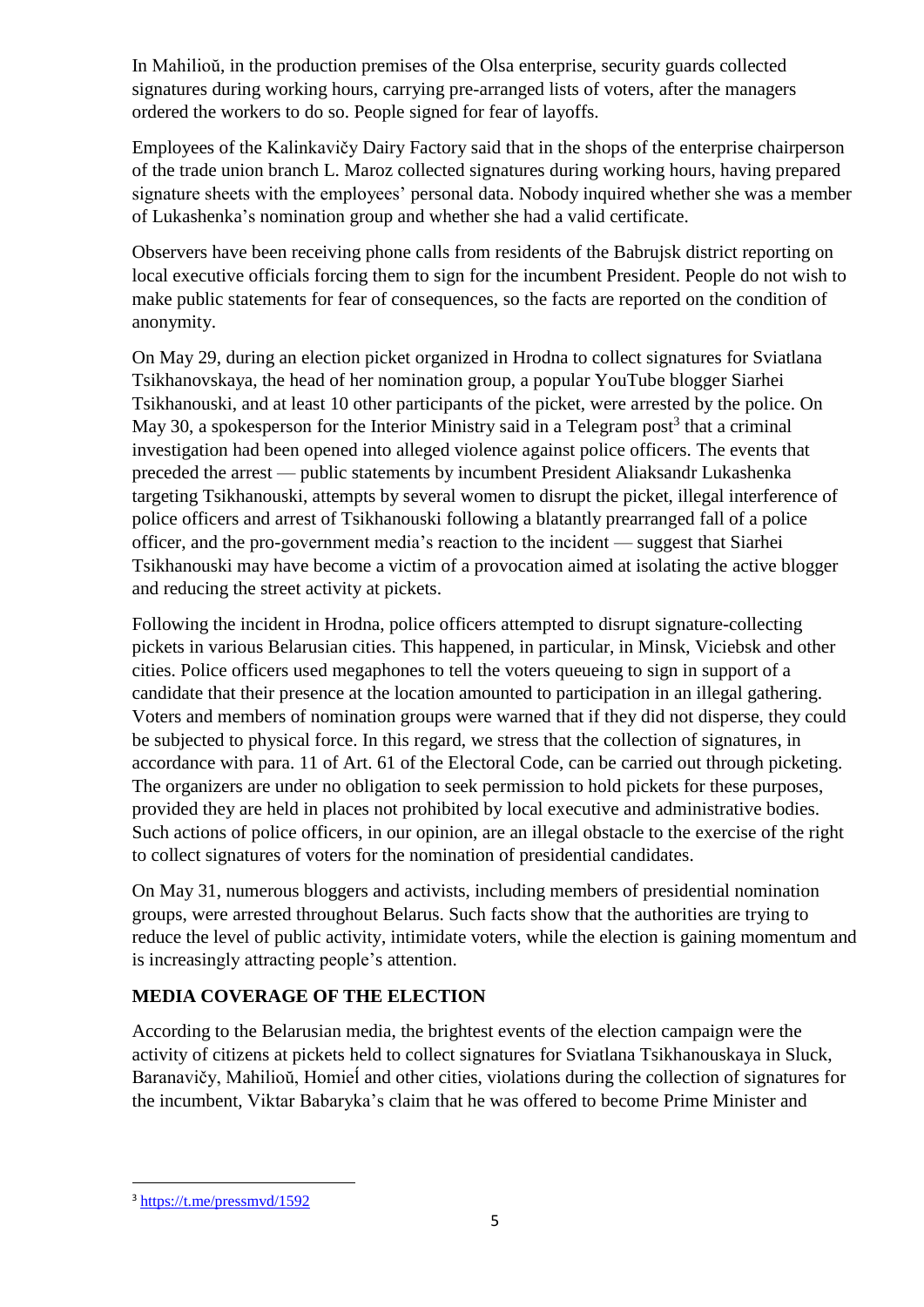Lukashenka's reaction to it, withdrawal of Aleh Haidukevich and the President's speech during his visit to the MTZ plant.

The topic of the COVID-19 pandemic is steadily competing with the 2020 election campaign as a newsworthy event. The news feeds of the Nasha Niva and Radio Svaboda portals are dominated by COVID-19. Regarding the coverage of the candidates' personalities, it was noted that Nasha Niva mainly publishes materials about the campaigns of candidates Tsikhanouskaya, Babaryka, and Tsapkala. It also mentioned an attempt of the head of the Lukashenka's campaign headquarters Mikhail Orda to challenge the facts of violations during the collection of signatures for the incumbent President. The position of the BPF party on the election campaign is also covered.

The naviny.by portal, in contrast to the above-mentioned media, devotes more information space to the topic of election, rather than the epidemic. Analytical materials about the collection of signatures are published, as well as news about Sviatlana Tsikhanouskaya's campaign in connection with Siarhei Tsikhanouski's speeches.

Tut.by offers many publications on the election campaign, with news, interviews and comments of the candidate Valery Tsapkala prevailing. Aliaksandr Tabolich's interview was also published. Electoral violations were covered in a story about the pressure during the collection of signatures for the nomination of A. Lukashenka and the Q&A publication "What you need to know about the collection of signatures".

The portal of the Belsat TV channel actively covers the current events of the election campaign and organizes livestreams of Siarhei Tsikhanouski's speeches at pickets in support of Sviatlana Tsikhanouskaya. Belsat wrote about a joint statement of members of the European Parliament criticizing the detention of Siarhei Tsikhanouski's supporters.

The government-owned sb.by portal does not highlight the news of the election campaign among ordinary news, and no thematic section has been created on the site. The election is mentioned only in connection with the comments of the head of state given during a meeting at the Palace of Independence on May 25 and a visit to the MTZ plant on May 29. Following the latter, sb.by published Lukashenka's comments about his potential rivals in the election, but without any personal details.

Other contenders are almost never mentioned in the media. These are Aliaksandr Tabolich, Hanna Kanapatskaya, Andrei Dzmitryeu, Volha Kavalkova, Yury Hubarevich, Yury Hantsevich, and Uladzimir Niapomniashchykh.

The events of the election campaign are widely covered on a number of Telegram channels. In particular, the Belarus Golovnogo Mozga channel (with more than 130,000 subscribers) published materials about pickets for the nomination of Sviatlana Tsikhanouskaya and violations of the Electoral Code in collecting signatures in support of A. Lukashenka. The Sidim Doma S Otchisleno channel reported on the facts of forced involvement of students by university administrations in the nomination group of one of the main contenders.

The publication of interviews with the chairman of the Federation of Trade Unions of Belarus (FTUB) Mikhail Orda, who is also the head of the nomination group of the incumbent President, can be assessed as early campaigning and abuse of administrative resources. On the official FTUB portal, Orda spoke in support of Aliaksandr Lukashenka, while criticizing other candidates. The statement was reprinted by a number of district media outlets run by local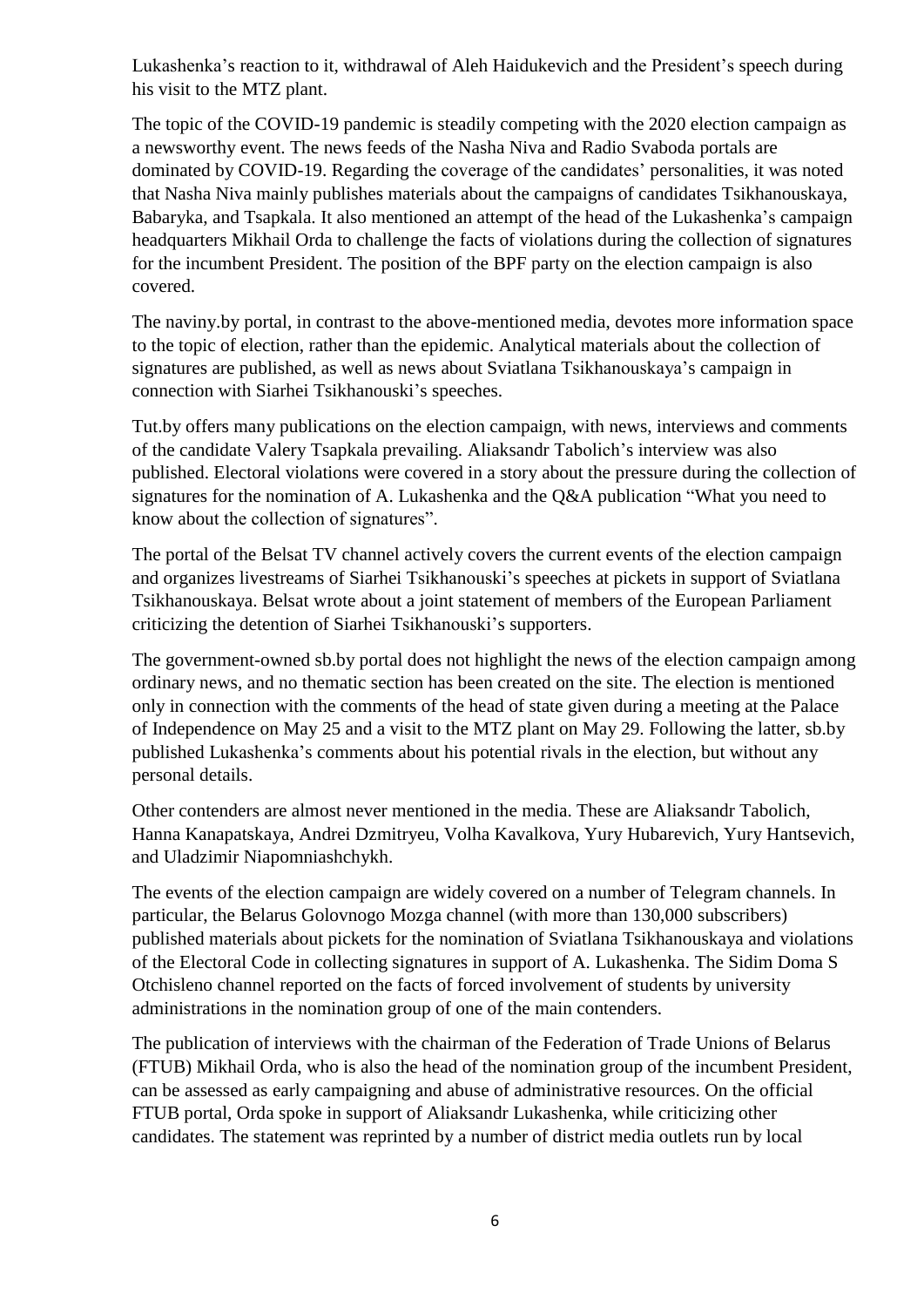executive committees and funded from local budgets.<sup>4</sup> This fact is considered as a violation of the principle of equal conditions for all participants in the presidential election.

## **COMPLAINTS AND APPEALS**

According to the  $CEC<sup>5</sup>$ , 10 appeals were filed against local authorities' decisions to form territorial election commissions. All of them were dismissed. The Mahilioŭ Regional Court ruled in case No. 3-14/2020<sup>6</sup>, an appeal by the regional office of the Belarusian Social Democratic Party (Hramada) against the decision of the Presidium of the Mahilioŭ Regional Council of Deputies and the Mahilioŭ Regional Executive Committee of May 19, 2020 "On the establishment of the Mahilioŭ Regional Commission for the election of the President of the Republic of Belarus", that the "question of why, under equal conditions, some candidates were elected to the election commission and others were rejected falls within the exclusive competence of the body that formed the election commission." The court has no right to discuss the preferences of one candidate over another, as it is not within the competence of the court, the judge said. The same conclusion was made by the Mahilioŭ Regional Court after hearing an appeal by the regional office of the United Civil Party<sup>7</sup>.

In its decision of May 26 on the appeal of the Minsk city office of the Belarusian Social Democratic Party (Hramada) against the decision of the Presidium of the Minsk City Council and the Minsk City Executive Committee of May 19, 2020 No. 32/1540 "On the establishment of the Minsk City Commission and the district election commissions in the city of Minsk for the election of the President of the Republic of Belarus", the Minsk City Court concluded: "The issue of including or not including specific persons in election commissions is not in itself the subject of evidence in the case."

In this regard, we note that the courts unreasonably avoided assessing violations of the principle of equality before the law during the establishment of territorial election commissions. It is the exclusive competence of the court to consider issues of discriminatory treatment of individual candidates. This underscores once again that Belarusian citizens do not have effective means of protection against discrimination, including during elections. Meanwhile, according to Art. 2 of the International Covenant on Civil and Political Rights, the Republic of Belarus has undertaken to provide any person whose rights and freedoms have been violated with an effective remedy.

The courts mainly examined the following circumstances: whether the ban on the inclusion of judges, prosecutors, heads of local executive and administrative bodies was violated, as well as the requirement that civil servants could not make up more than one third of the commission; whether at least two-thirds of the presidium of the local council of deputies and the executive committee participated in the joint meeting of these bodies; whether all candidacies submitted by a separate political party or public association were discussed during the meeting<sup>8</sup>; whether separate voting was held for each candidate<sup>9</sup>, etc.

This approach undermines the meaning of the judicial procedure for the protection of the rights of election participants. The absence of legal guarantees for the representation in the election commissions of all political entities participating in the elections results in an arbitrary and

1

<sup>4</sup> See for example: [https://gzt-akray.by/osipovichi/2020/05/mihail-orda-my-podderzhivaem-nashego-prezidenta,](https://gzt-akray.by/osipovichi/2020/05/mihail-orda-my-podderzhivaem-nashego-prezidenta) <http://www.pridvinje.by/2020/05/mixail-orda-my-podderzhivaem-nashego-prezidenta> and others.

<sup>5</sup> <http://rec.gov.by/sites/default/files/pdf/2020/stat8.pdf>

<sup>6</sup> <http://court.gov.by/ru/sudebnie/postanovleniya/mogilev/bel/6d37e1f5bace4245.html>

<sup>7</sup> <http://court.gov.by/ru/sudebnie/postanovleniya/mogilev/bel/b38c5480f9074632.html>

<sup>8</sup> <http://court.gov.by/ru/viboriprezidentarb2020/gorodminsk/bel/14a59cec56ae4a18.html>

<sup>9</sup> <http://court.gov.by/ru/viboriprezidentarb2020/gorodminsk/bel/802828d1ce944883.html>